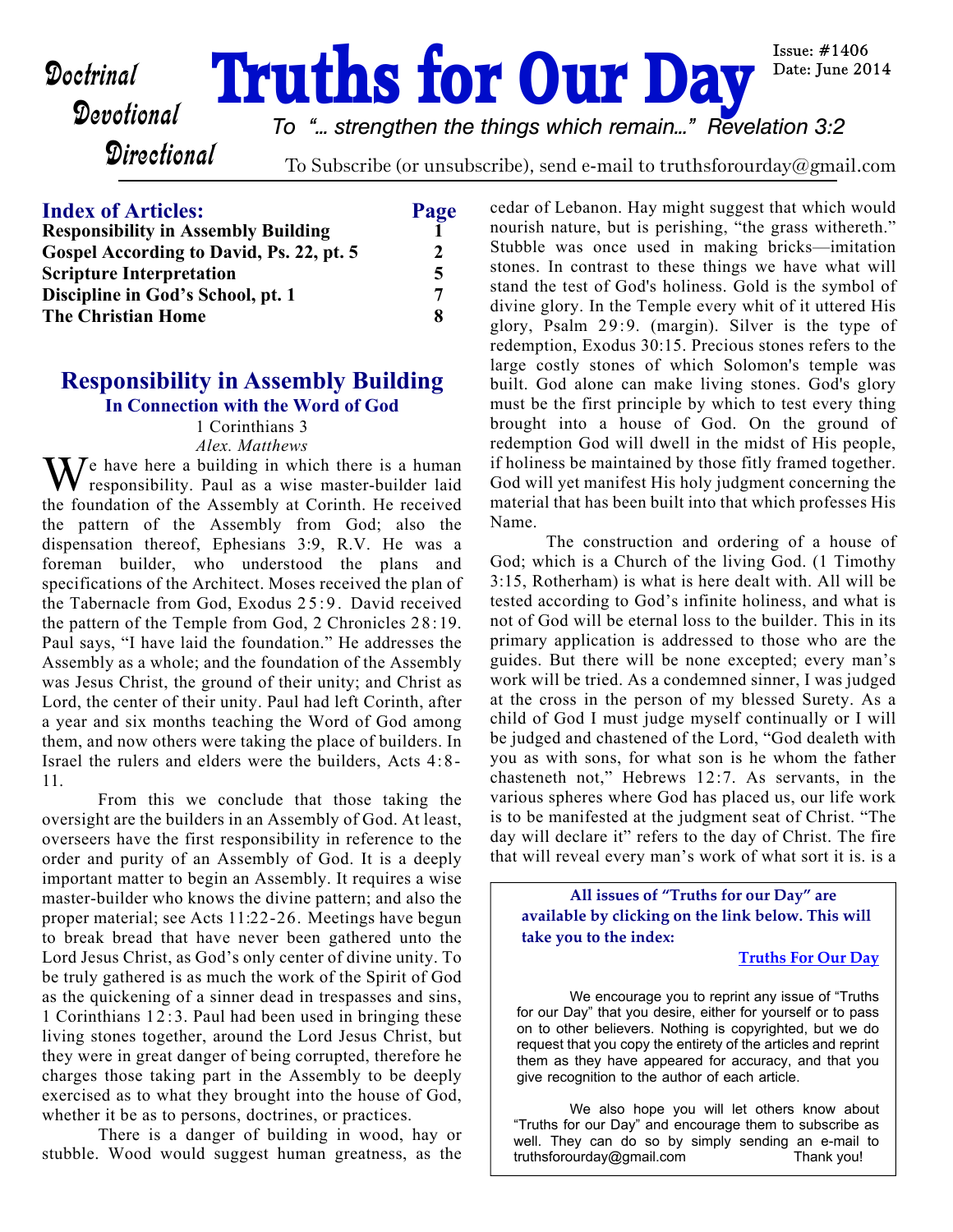symbol of the holiness of God, see Leviticus 9:24. Is ours to be a lost life or one that will abide the fire? Mark the distinction that God makes between a man and his work in verse 15. "If any man's work shall he burned, he shall suffer loss ; but he himself shall he saved yet so as by fire." The man is saved, but his whole life's work lost. This is illustrated in the case of Lot; he was saved from burning, but lost all. Abraham was saved with all that he had. See also 1 Chronicles 11:10; when David received the kingdom he rewarded those who shared his rejection according to their past, faithfulness. There is a manifest kingdom coming. The place of honor and authority in that kingdom will be appointed according to our faithfulness in service in our respective spheres here during His rejection. See 2 Peter 1:11.

Where the house of God is seen as entrusted to human responsibility there is a possibility of its being corrupted, so it is written: "If any man corrupt (or defile) the temple of God, him will God corrupt." He who by introducing unsound teaching, unfit persons. or principles of compromise, in man's fleshly wisdom, instead of the pure Word of God in the power of the Spirit, or unscriptural practices into an Assembly of God is corrupting God's temple, God's house; and the corrupter, if a child of God, will not only lose reward for his labor, but will also come under the chastening hand of God here and now. The party spirit causing schisms, and what appears to be judicial blindness to what they once saw in God's Word, no doubt is the governmental effects upon some who have corrupted God's Assemblies. There are a number of instances in the Scriptures of God's servants becoming corrupted. The "man of God" of 1 Kings 13:19 became corrupted and fell under God's judgment. Hymenaeus and Alexander corrupted the truth, and, putting away a good conscience, became so corrupted themselves that they had be delivered over to Satan, 1 Timothy 1:20.

Holiness must characterize God's house, "Which ye are"-- this refers to the Assembly at Corinth in its corporate capacity--if the Lord is to dwell among us. The apostle speaks, in chapter 6: 19, of the believer's body being the temple of the Holy Spirit, but here the temple is the Assembly of God. "Where two are three are, having been gathered together unto my Name; there am I in the midst of them," Matthew 18:20 (Newberry). When thus gathered unto the Lord Jesus Christ by the Holy Spirit, in obedience to His Word, He is in the midst as truly as if every believer were there; although there may not be the same energy of the Spirit. Where the authority of Christ as Lord is owned, and His Word the alone appeal, such is an Assembly of God according to the pattern given by God. But just as what God called the house of the Lord, 1 Kings 8:10, had become so corrupted that the Lord Jesus disowned it saying your

house is left unto you desolate, Matthew 23:39, so an Assembly of God may become so corrupted, the Lord's absolute authority and order so set aside, that He will disown it. If there is not room for the Word of God to come in and cleanse it, it has become your own meeting, not His Assembly.

The solemn responsibility of those taking oversight, and of others in their measure, to guard the order and preserve the purity of an Assembly, should lead to prayerful vigilance, knowing that an account must be rendered to God.

# **The Gospel According to David, Psalm 22, pt. 5**

*Robert Surgenor*

H aving accomplished the work of glorifying God<br>and accomplishing redemption for us, God ceased aving accomplished the work of glorifying God to afflict Him, and heard His cry. God's face had been hidden for hours, but now the price of our redemption had been paid, and God showed His face, and delivered His Darling from the traumatic sufferings of Calvary.

#### **Christ Paying His Vows - Vs. 25-26**

"My praise shall be of Thee in the great congregation: I will pay My vows before them that fear Him. The meek shall eat and be satisfied: they shall praise the LORD that seek Him: your heart shall live for ever."

 Another rendering of the first six words in this utterance could be rendered, "My praise shall be from Thee …" Thus we have two thoughts. First: Christ returns thanks to His God for His great deliverance, and we as imitators of Him, do the same. We worship the Father in spirit and in truth, and all our praise is directed to Him. Paul relates to this; "I will pray with the spirit, and I will pray with the understanding also: I will sing with the spirit, and I will sing with the understanding also" (1 Corinthians 14:15).

 Second: True praise is of celestial origin. It is through the help of the Holy Spirit that saints lift their hearts in praise to God.

 "Vows" in the plural are mentioned seven times in the Psalms, verse 25 being the first occurrence. Often connected with vows is the peace offering (Leviticus 7:11–21), where God received His portion (the fat and the two kidneys), the priestly family, and the family of the offerer ate their portions of the sacrifice, all in fellowship with each other. Jewish historians tell us that it was customary in times of great distress to make vows which usually consisted of a promise to offer a number of sacrifices. After deliverance was obtained, the cus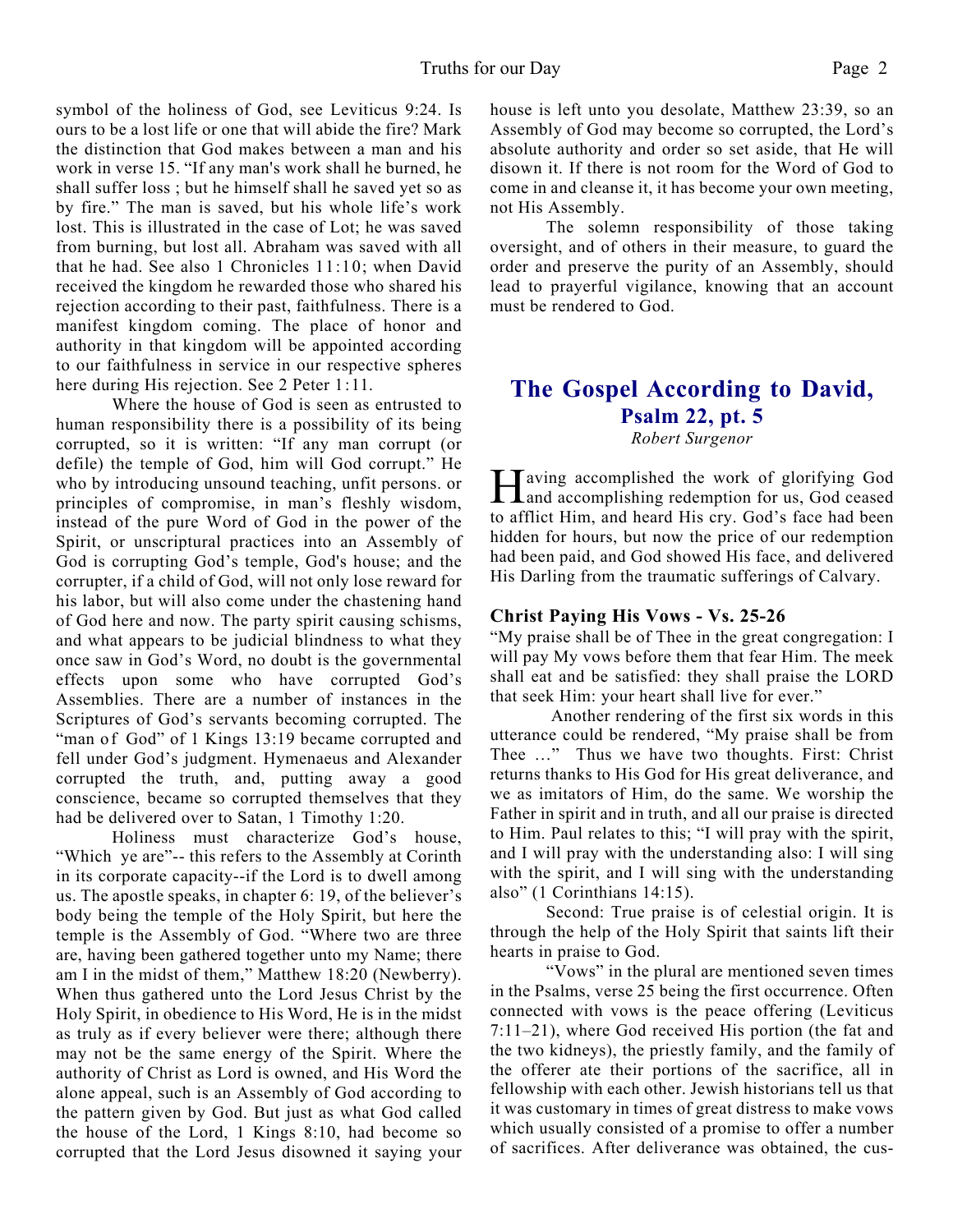tom was to invite orphans, widows and others that were poor to the feast, to make them sharers of the festive joy. The guests not only enjoyed the feast, but also the friendship of the master of the feast. The heart of the feast was admission into the community of thanksgiving and praise.

 Our Lord, expressing His gratitude for God's deliverance, has provided for all His redeemed a feast in which we all take part. Thus we see, God satisfied, the priestly family satisfied, and the offerer and his family satisfied. Eternal life is theirs.

 Applying this event today; if we feast on what God feasts on, we will be satisfied. If we feast on what the world has to offer we can never be satisfied. Humans desire to feel a sense of satisfaction, that all is well. Most strive for this in life. However, how are most seeking to achieve satisfaction? Sad to say, in their spiritual blindness, most are seeking satisfaction in the wrong way. In their self-centeredness, they lust after the world's entertainment and pleasures. If we grasp the general instruction contained within the sacrifices, we ought to be able to understand how spiritually damaging self-centeredness and striving for the wrong goals in life are. Self-centeredness produces the opposite fruit of self-sacrifice.

 Self-centeredness does not feed and strengthen a sense of satisfaction and contentment. It destroys through spiritual malnutrition, producing a hunger or craving for more of what never satisfies. As Solomon said when speaking of the emptiness of a self-centered life; "All things are full of labour…The eye is not satisfied with seeing, nor the ear filled with hearing" (Ecclesiastes 1:8). We often sing:

> O Christ, in Thee my soul hath found, And found in Thee alone, The peace, the joy I sought so long, The bliss till now unknown.

 I tried the broken cisterns, Lord, But, ah, the waters failed! E'en as I stooped to drink they fled, And mocked me as I wailed.

Chorus:

 Now none but Christ can satisfy, None other name for me; There's love and life and lasting joy, Lord Jesus, found in Thee.

 However, the question arises, can you sing this hymn truthfully? If you can honestly answer, "Yes," then I take it for granted that the TV shows hold no attraction for you, neither do the sports events, or any other frivolous pleasures that the world dangles before the eyes of those blindly walking on the broad way that leadeth to destruction.

 This is borne out in the next statement; "The meek shall eat and be satisfied." This activity is termed holy fellowship. "Truly our fellowship is with the Father, and with His Son Jesus Christ" (1 John 1:3). The psalmist exclaimed, "With my whole heart have I sought Thee" (Psalm 119:10). Why eat the world's spiritual garbage, when one can feast on the delicacies spread out in God's banqueting house? "Blessed are they which do hunger and thirst after righteousness: for they shall be filled" (Matthew 5:6). "He hath filled the hungry with good things" (Luke 1:53).

 You will notice that it is the meek that eat and are satisfied. Who are the meek? Well, the word is also translated, "humble, poor," and "lowly." True Christians think very little of themselves. Even the great apostle Paul exclaimed, "I am less that the least of all saints" (Ephesians 3:8). How different from the ungodly man's appreciation of himself. Christ was "meek and lowly in heart" (Matthew 11:29), and this also should characterize His people.

> Lord Jesus, Thou who only art The endless source of purest joy, O! come and fill this longing heart - May nought but Thee my thoughts employ. Teach me on Thee to fix my eye, For none but Thee can satisfy.

 The joys of earth can never fill The heart that's tasted of Thy love; No portion will I seek until I reign with Thee, my Lord above, When I shall gaze upon Thy face, And know more fully all Thy grace.

#### **Universal Worship - Vs. 27**

 "All the ends of the world shall remember and turn unto the LORD: and all the kindreds of the nations shall worship before Thee."

 The word "remember" bears the thought of "laying it to heart." The Spirit of God will work universally. Men have forgotten God, but in the day of our Lord's universal reign every knee shall bow and acknowledge Him as King of kings, and Lord of lords. Many monarchs have sought to rule the entire world only to fail. Never has there been a mortal who has caused all nations to honor him by loving him with their whole heart and soul. No! Not one! But the Spirit of God can do what the most mighty man on earth could never accomplish, and through His activity, He will change the very nature and hearts of godless men.

The thought of "turn," is to forsake all others. We see this in a very local way at Thessalonica through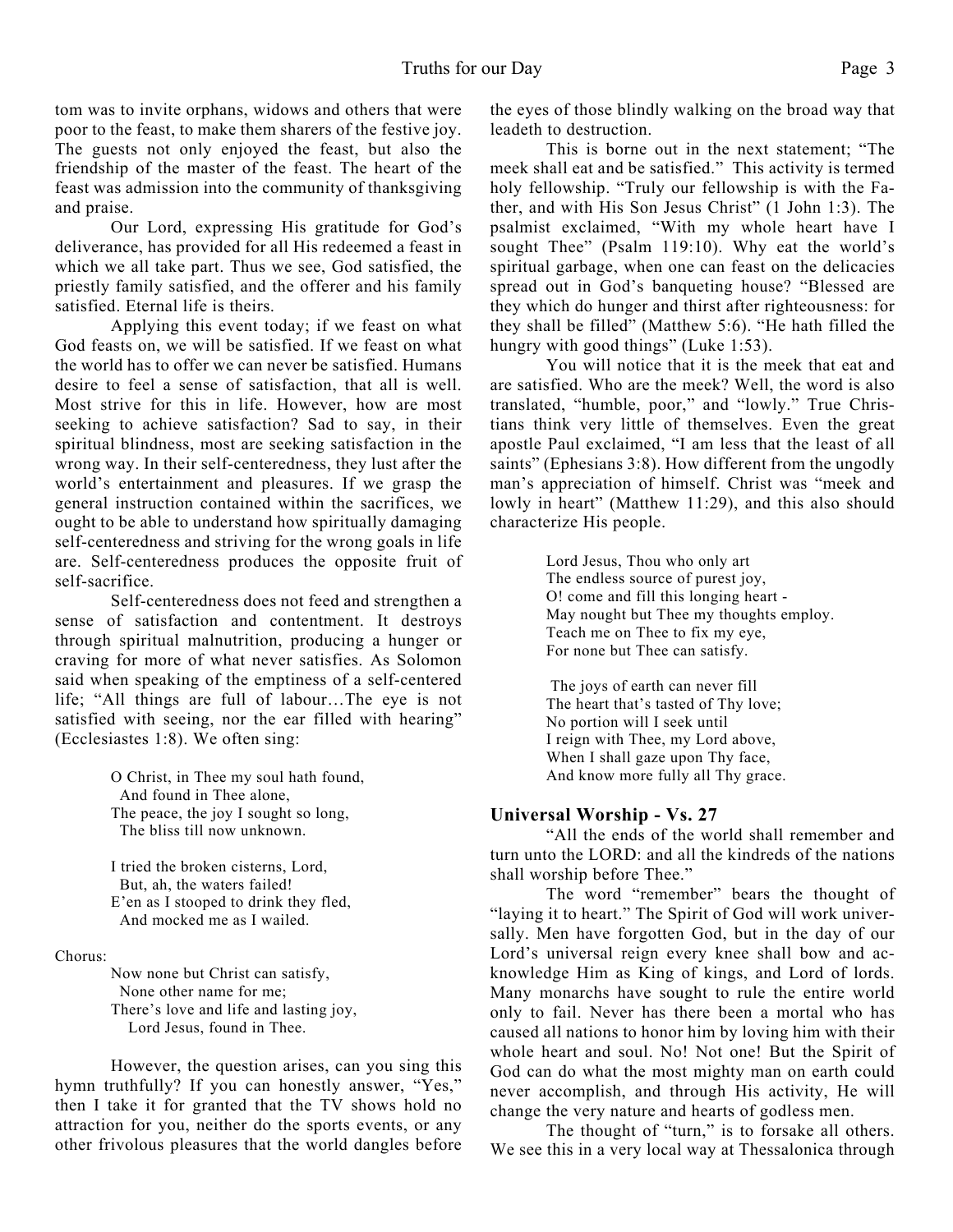Paul's preaching. They "turned to God from idols to serve the living and true God" (1 Thessalonians 1:9).

> "Kings shall fall down before Him, and gold and incense bring; All nations shall adore Him, His praise all people sing; For He shall have dominion o'er river, sea and shore, Far as the eagle's pinion or dove's light wing can soar." James Montgomery - 1771-1854

#### **His Position Over The Nations - Vs. 28**

"For the kingdom is the LORD'S: and He is the governor among the nations."

 The first time you will find the word "governor" in your Bible is in Genesis 1:16–18, where we read; "And God made two great lights; the greater light to rule the day, and the lesser light to rule the night: He made the stars also. And God set them in the firmament of the heaven to give light upon the earth, And to rule over the day and over the night, and to divide the light from the darkness." Just as feeble man has no power over the sun and moon, he will have no power over the Christ/Ruler of this world. Just as the sun and moon divide the light from the darkness, so the coming King will divide the sheep from the goats, as He righteously establishes His everlasting kingdom (Matthew 25:31– 46). "And it shall come to pass, that every one that is left of all the nations which came against Jerusalem shall even go up from year to year to worship the King, the LORD of hosts, and to keep the feast of tabernacles. And it shall be, that whoso will not come up of all the families of the earth unto Jerusalem to worship the King, the LORD of hosts, even upon them shall be no rain. And if the family of Egypt go not up, and come not, that have no rain; there shall be the plague, wherewith the LORD will smite the heathen that come not up to keep the feast of tabernacles. This shall be the punishment of Egypt, and the punishment of all nations that come not up to keep the feast of tabernacles. In that day shall there be upon the bells of the horses, HOLINESS UNTO THE LORD; and the pots in the LORD'S house shall be like the bowls before the altar" (Zechariah  $14:16-20$ ).

#### **Universal Blessing- Vs. 29**

"All they that be fat upon earth shall eat and worship: all they that go down to the dust shall bow before Him: and none can keep alive his own soul."

 The fat are those who are mighty and rich, and those who go down to the dust are the miserably poor. All will be invited in that day to partake of God's great salvation. None can keep alive his own soul. The cross

alone will meet the worshipper's spiritual needs, and will be the source of all material blessing.

#### **Continuation and Nature of The Testimony-Vs. 30–31**

"A seed shall serve Him; it shall be accounted to the Lord for a generation. They shall come, [one generation after another] and shall declare His righteousness unto a people that shall be born, that He hath done this."

 Christ's seed are those who are united to Him through precious blood. Concerning the Church He says; "Behold I and the children which God hath given Me" (Hebrews 2:13). Thus from the day of Pentecost until this present day, the testimony sounds forth that Christ hath done this. Done what? - that He has wrought the righteousness revealed in this prophetic Psalm. The declaration of the cross will never die. Paul exhorted Timothy; "And the things that thou hast heard of me among many witnesses, the same commit thou to faithful men, who shall be able to teach others also" (2 Timothy 2:2). What a tremendous legacy has been entrusted to God's people, namely the treasure of the gospel. Paul reveled in this. "For we preach not ourselves, but Christ Jesus the Lord; and ourselves your servants for Jesus' sake. For God, who commanded the light to shine out of darkness, hath shined in our hearts, to give the light of the knowledge of the glory of God in the face of Jesus Christ. But we have this treasure in earthen vessels, that the excellency of the power may be of God, and not of us" (2 Corinthians 4:5–7).

 This tremendous Psalm ends with – "He hath done this," meaning, "it is finished." Christ has finished all the righteous, redemptive work that was detailed in this Psalm. Amazing isn't it, that over 1,000 years after the psalmist penned this Psalm, that when the work of redemption was accomplished on the Cross, our Saviour cried with a triumphant voice, "It is finished" (John 19:30). Thus the gospel according to David concludes. A Psalm that very well might have been the meditations of our Saviour's heart during His accomplishing eternal redemption for us on the cross. Hallelujah, what a Saviour!

> Saviour, we remember Thee! Thy deep woe and agony, All Thy suffering on the tree: Saviour, we adore Thee.

> Calvary! O Calvary! Mercy's vast unfathomed sea, Love, eternal love to me: Saviour, we adore Thee.

 Darkness hung around Thy head, When for sin Thy blood was shed,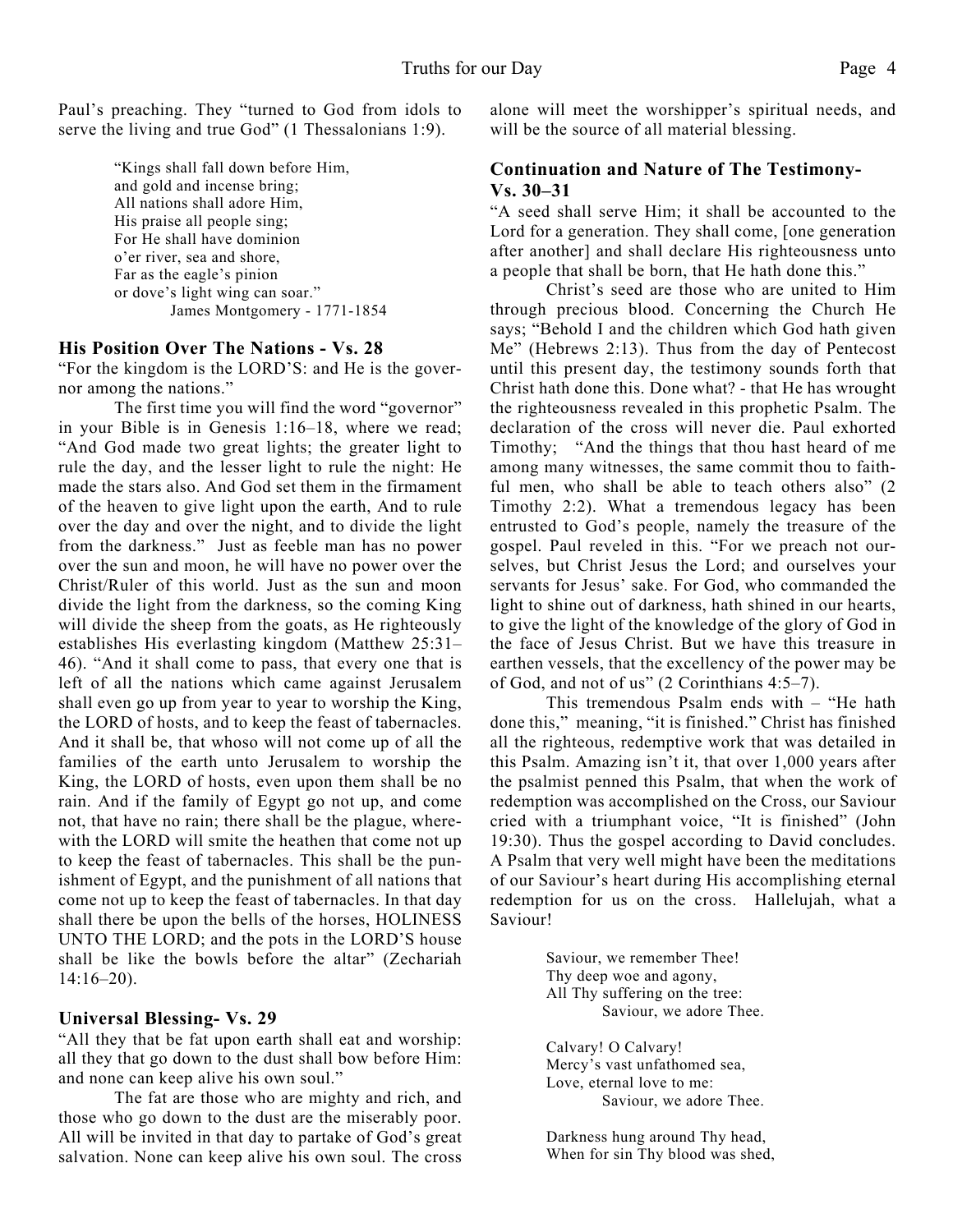Victim in the sinner's stead, Saviour, we adore Thee.

 Jesus, Lord, Thou now art risen! Thou hast all our sins forgiven; Haste we to our home in heaven: Saviour, we adore Thee.

Soon, with joyful, glad surprise, We shall hear Thy word – Arise! Mounting upward to the skies: Glory, glory, glory!

 Saviour, we Thy love adore; We will praise Thee more and more; Spread Thy name from shore to shore: Saviour, we adore Thee. Samuel Trevor Francis - 1834–1925

# **Conversation about Scripture Interpretation**

*Samuel Rojas,* (Venezuela) (trans. from "La Sana Doctrina", #303, Sept-Oct 2009)

*I*<sup>t</sup> has caused me concern to be sure about proper interpretation of Scripture, like yourselves who are very *interpretation of Scripture, like yourselves who are very sure when you interpret the Scriptures and say without hesitation that a passage signifies one thing and not another. How is it possible to interpret the Bible?*

Good concern! Interpretation doesn't come from one's mere whim or somebody's imaginations. The same Word of God has its Norms, or Rules of Interpretation that it uses. The apostle Peter says something very important about the Scripture: it is not of private interpretation (2 Peter 1:20). Nobody can say that only he or she has the correct interpretation of the Sacred Scriptures.

*But is this very complicated? Very extensive? What are these Rules?*

I will enumerate 9 Rules of Biblical Interpretation, which I have found very simple to understand, in the form in which I heard someone explain them. It is possible to intensively amplify this study, but the following Rules are very accessible to everyone. #1, we have **The Rule of Relevance or Actuality**: the Bible is the Word of God for all times; it doesn't get old, it doesn't get out of date. So that we don't interpret it in the light of our times that we live in; we use the Bible in order to interpret our times.

*OK, I understand that. Do you want to say that if the mindset of these times is in one direction and what the Bible says goes the other, I should accept "what God says", and not have the opinion that the Bible has been superseded by human development so that it doesn't work for us today?"*

*An example that I have found is the divine command for women to be silent in public meetings (1 Corinthians 14:33b-35; 1 Timothy 2:11-12). There are those who argue that this was for those in Corinth, this isn't for us today because women are dignified and have arrived at the same rights as the male.*

Good example. The reasons for God giving this commandment in the first century continue just as valid today as in that time. Let's pass on to the 2nd, or the **Law of Context**. A text is interpreted in the light of its context. A text, outside of its context, is a pretext. We should be careful that before we apply a portion of Scripture, we interpret it first.

*I have heard concerning this that, many times, the explanation of a verse is just a little before or after that verse. We only have to read all the passage around it. Also there is the immediate context, which will correspond with the same paragraph, or even the same chapter; the larger context is the entire book, or the New or Old Testament where it is, and even in the context of the entire Bible.*

Correct. This is a very important Rule. Now I will mention the 3rd, which is **the Rule of the Dispensational Setting**. That is to say, we should make a difference between Israel, the Gentiles and the Church. There are Scriptures that refer especially to one of these groups. When we use that which corresponds to one and apply it to the other, we will form a colossal mess. As one said, "Distinguish the dispensations, and the Scriptures harmonize."

*Two cases come to my mind: keeping the Sabbath, and the use of instrumental music. The first was required of Israel, under the Sinaitic covenant, but is not required in the Church (Acts 15:19, 20, 28, 29, Colossians 2:16-17). The second was for the temple in Jerusalem (Psalms 150), in the Old Covenant, but wasn't used in the Dispensation of Grace or in Christian assemblies (1 Corinthians 14:15, Ephesians 5:19, Colossians 3:16). Other cases should exist in which this Rule will help us to correctly interpret the Scriptures.*

Without a doubt. We also see the 4th Rule, that of **the Rule of Clear Sense**. It is that the Scriptures signify what they say. "The clear sense is the good sense; don't seek for another sense, because it will be without sense!" Of course, when we deal with the book of Revelation, from the beginning it tells us that it is a revelation that was given by means of symbols (1:1, "declare", or show by signs). When the Lamb is described to us in 5:6 with 7 horns and 7 eyes, then we understand that it isn't something literal, but symbolical, in order to present His perfect power and His perfect knowledge.

*Thanks be to God that we can be sure that what the Bible says, this is what it means. And, what is Rule 5?*

It is **the Rule of Total Mention**, by which in order to study a subject or a fact, or a doctrine, we must seek and analyze all which the Bible says with respect to it. We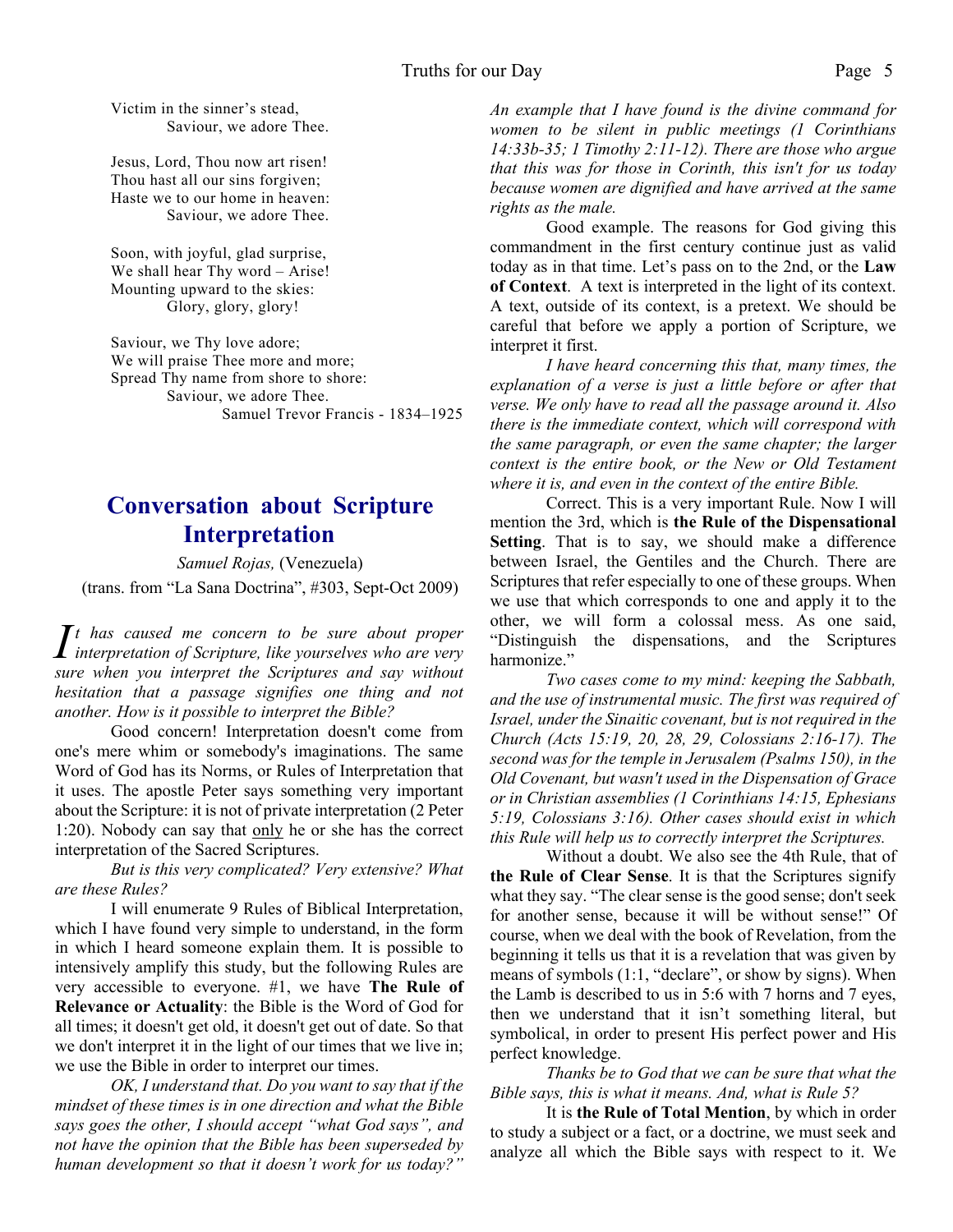should not give an interpretation based on only one verse, or on two verses, without taking into account all the rest of the passages that speak concerning this subject. This Rule includes consideration of the First Mention that appears in the Scriptures on that subject. We always encounter, in embryo, the teaching about the subject in the first time that it is mentioned in the Bible.

*I believe that I have heard someone speak in public on this Rule. For example, when we study "Ask in prayer" in the New Testament, we find that the Lord says, "Ask and it shall be given." If we only consider this verse, one could understand that if I want a rocket, God will give it to me, but it isn't like this. This is not the complete story. We find that if we ask according to His will, we will receive what we ask for; if we walk in obedience to His Word, that which we ask for, we will also receive. If we ask wrong, we will not receive, because we ask it to use it on our own desires (1 John 5:14, 3:22, James 4:3).*

That's correct. And with respect to the First Mention, a classic example is "the house of God." The first mention of the "house of God" in the Scriptures is in Genesis 28:17; Jacob called "house of God" a place where there wasn't a physical construction or a building. Therefore, we see, in the unfolding of the doctrine concerning the "house of God" that God doesn't dwell in temples made with human hands (Acts 7:48-50), and that the dwelling of God in this dispensation is a spiritual house (1 Timothy 3:15, 1 Corinthians 3:16-17, Ephesians 2:20- 22). It isn't biblical, then, to call a hall, a building, or even less, a religious organization, "house of God." So that this is very decisive regarding the manner in which we should gather, Matthew 18:20. There, in embryo, we see the doctrine of our gathering in His Name, without a denomination name, nor sectarian. But, I suggest that we talk more about this when we come to the last Rule.

*I was just about to tell you that some say that this verse has nothing to do with an assembly gathered in the Name of the Lord. Very good, I am waiting. What is number 6?*

**The Rule of Comparison**: the Scripture is interpreted from itself. If an interpretation of a passage is constructed, it should harmonize in that interpretation with all the Scripture. If there is just one other bible verse that doesn't support the interpretation, it isn't the correct interpretation. There are those who argue that Acts 2:38 and 10:48 say that a believer should be baptized only in the Name of the Lord Jesus Christ. But in our Bible, we have Matthew 28:19, and we have to obtain an interpretation that harmonizes with all the Scripture. In Matthew 28:19 we have the formula that we should use in every Christian baptism; in Acts, we have the Authority by which we baptize every believer in Christ.

*I understand that in every case, we should have chapter and verse to sustain whatever interpretation we* *have. If we affirm that a passage signifies something, we should have other verses that support that conclusion, right?*

That is right. Rule 6 isn't less important; it is **the Rule of Spiritual Principles**, or Positive Model. This teaches us that we shouldn't argue over the silence of the Scripture. We know that the Bible doesn't tacitly prohibit smoking cigarettes, so should we say that we can do so? As the Bible doesn't say clearly that the brethren should wear a jacket and tie, do we, as a result, not have to do so? These are invalid arguments! Because the Word says that the body of a believer is the temple of the Holy Spirit, and we should maintain it holy and glorify God in our bodies, does the Spirit of God want us to smoke tobacco?

*Of course not! I understand the point. So far as the jacket and tie in the men, I have learned that the Scripture tells us that when we come to the meetings, the public gatherings, the presence of God is in the gathering, so that this calls for, even as it did, proper dress (Genesis 35:1-3, Psalms 29:2; etc.). How much more when we render public worship to the Lord?*

This custom is very dignified, based on the biblical principle, that we have in all the assemblies in our country (Venezuela). We pass on, then to the last 2 rules: the **Rule of the Historical Context** and **the Rule of Grammar**. The last in importance! It helps us, in the correct interpretation of the Scriptures, to know the historical background in which the incident is presented in the biblical passage. And the same Bible uses grammar to interpret itself. I will give you an example: Galatians 3:16-- the apostle appeals to the grammatical number of the word in Genesis 22:18.

*Let's return to Matthew 18:20. How does the grammar help us to understand this better? You promised to comment on it.*

In the passage in Matthew 18:15-20, there are different persons gathered. But the congregation of v. 20 is different from the previous ones in the sense that the verb, "gathered" there is in the passive voice. In the others, the persons that are gathered act in the action of the verb (Active voice, or middle). In this, "Another" gathers in the midst of them, and there is the assembly. The "2 or 3" isn't a literal number, but it is representative of the testimony ("in the mouth of 2 or 3 witnesses, every word is upheld"?). So that there is the truth, developed in the Acts and in the Epistles, of a local assembly gathered by the Holy Spirit in His Name, and to the Person of the Lord Jesus Christ.

## **Discipline in God's School, pt. 1**

*Joel Portman*

O ne of the greatest difficulties in a believer's life is the experience of suffering trials and times of affliction,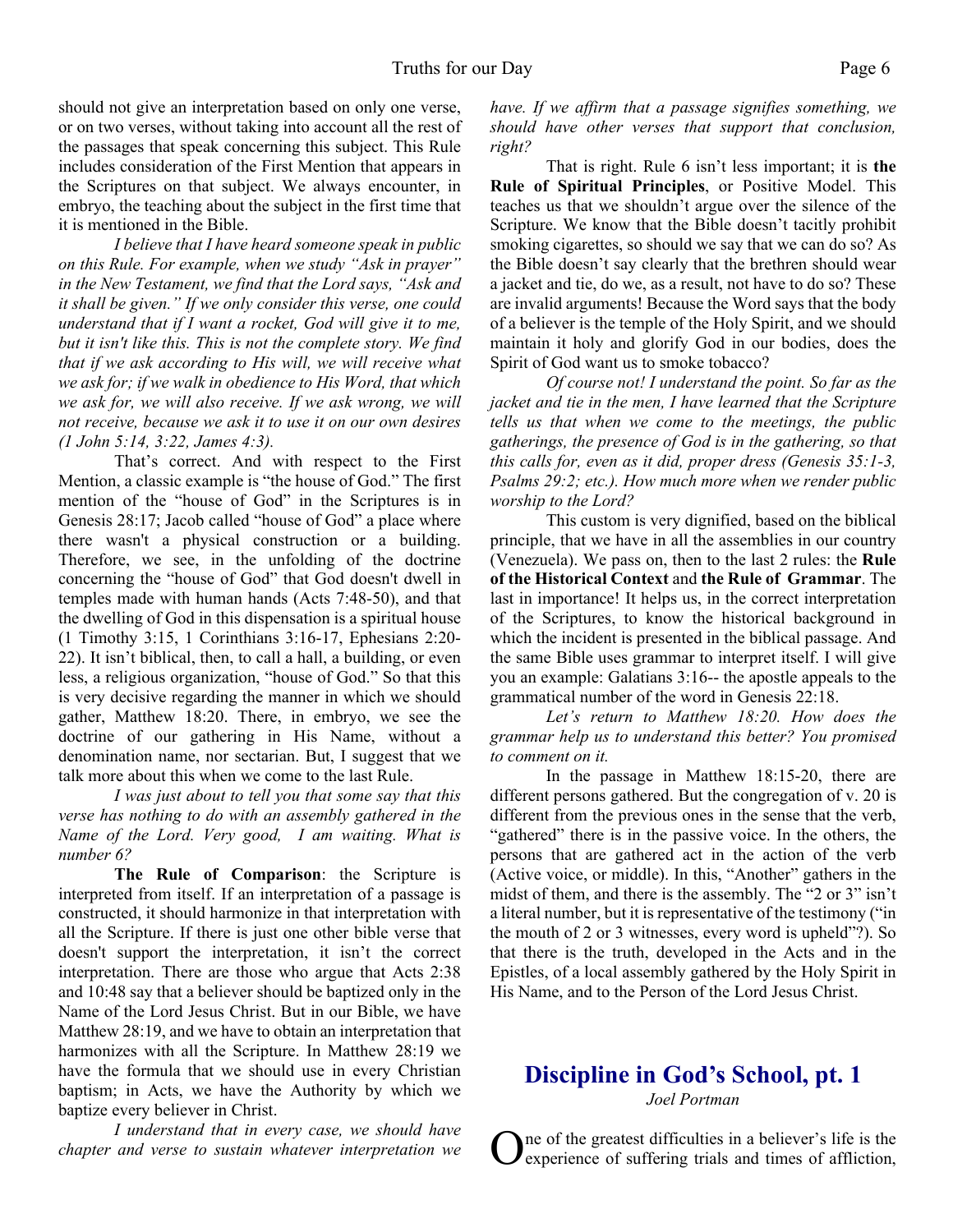especially when it is difficult to understand a reason why. Sometimes the reason may be obvious to an exercised soul, but there are also times when reasons are obscure and one finds it difficult to discern the purpose for the experience. Then the question comes to one's heart, "Why is this happening to me?" especially when the Christian has been seeking to live for the Lord with spiritual exercise and faithfulness. Such questions are not uncommon and are certainly not wrong if asked in the spirit of seeking to understand God's purpose in our lives. Job certainly didn't understand the reasons why, contrary to his understanding of the experience of the just, he was suffering all that he experienced.

 It is beneficial for us to remember that when we were saved, we entered a pathway of education, a course of study that is based, not only on what we know through study, but much more upon what we learn through experiences. Life's experiences are not a haphazard series of occurrences that have no purpose! As in any course of education, there is a carefully designed pathway of developmental experiences through which learning is reinforced and tested by trials to determine and develop our lives according to the design of the Master. There are many great and practical spiritual truths we begin to understand, or we may even boast that we know from personal study of the Scriptures, but we do not actually know them until we have experienced the reality of having tested and proven them in our daily lives.

 Our Bible is filled with examples of those who God tested according to their personal stage of spiritual development so that they might produce more fruitfulness for God, more correspondence to His will and purpose. We remember that the Lord told His disciples in John 15:2 that the purging experience the vine undergoes is not purposed to hinder fruitbearing, but to enable the vine to produce more fruit. This is the lesson we learn from the lives of every man or woman of faith who began in this school and continued to progress through the lessons learned at the hand of God. Actually, Hebrews 11 is a record of the schooling and performance of those individuals to whom God is calling our attention so that we might profit from their experiences and follow the same pattern. Our day and need is no different, so we will profit to recognize that we are also in a school of discipline, not always easy (Hebrews 12:11), but always profitable and for the glory of God.

#### **Meaning and Forms of Discipline**

Every believer experiences discipline in some form in his life. It is a proof of the fatherly care of God for His children (Hebrews 12:8). The ones addressed in this passage had endured much affliction expressed in manifold forms. They needed to be encouraged to remember the exhortation of Proverbs 3:11-12 and to realize that those experiences proved the reality of their new relationship with God. So do

we in our lives! Discipline certainly doesn't mean God is displeased with His children. Neither is discipline always in the form of suffering. The word used in Hebrews 12:5 is a word that includes every activity involved in the training of children. It includes all the varied ways through which God works in our lives including instruction, counsel, exhortation, warning, discipline, correction and chastening. This may be experienced through:

**1. Control and correction** by those set over us, beginning in the home with our parents, and continuing, to include the elders God has raised in local assemblies. It may also include others in positions of authority over us. Resentment of proper authority indicates a wrong spiritual state and will also prevent spiritual development in a believer who refuses it. We read concerning Christ that "he went down with them, and came to Nazareth, and was subject unto them," (Luke 2:51). Since that was true of Him, it should also be seen in His people.

**2. Circumstances of life** including various adversities or trials. These may be in the form of a difficult employer or another person with whom we work or live. It may be the loss of health involving sickness, such as has been the experience of many genuine men of God. For example, when W. R. Lewis, a very godly man who served the Lord with "Echoes of Service" missionary magazine, was 23 years old, he experienced a hemorrhage in a lung and then later another one, so that he spent his life after the age of 30 mostly confined to his bed. However, from that bed and in a weakened state, he continued his normal work along with his service to the Lord and the assembly.

**3. Antagonism and reproach** related to Christ because of testimony, such as opposition from others, loss of advances in career or employment, or physical imprisonment (experienced, for example, by G. Bull in Tibet during the beginning of the Chinese Communist occupation of that country and that such as is experienced by many believers in some parts of the world today).

**4. Loss of material possessions**, physical necessities, or employment. Some of God's people have unexpectedly experienced the loss of house and property through disaster, or have suffered the loss of their job. This can be a means God uses to draw them into closer dependence on Him and appreciation of those things that are spiritual and eternal which can never be lost.

**5. Accidents**, as we term it, or unexpected happenings in our lives. There is really no "accident" in the lives of God's people. There are many methods, (and many more than are listed above) and God uses what is needed to develop His purposes and to produce the character He desires to see in each one of His children.

 It may startle us to realize that God is far more interested in our spiritual state and development than in our physical well-being or welfare in this world. We often place our priorities on the latter, when God is emphasizing that,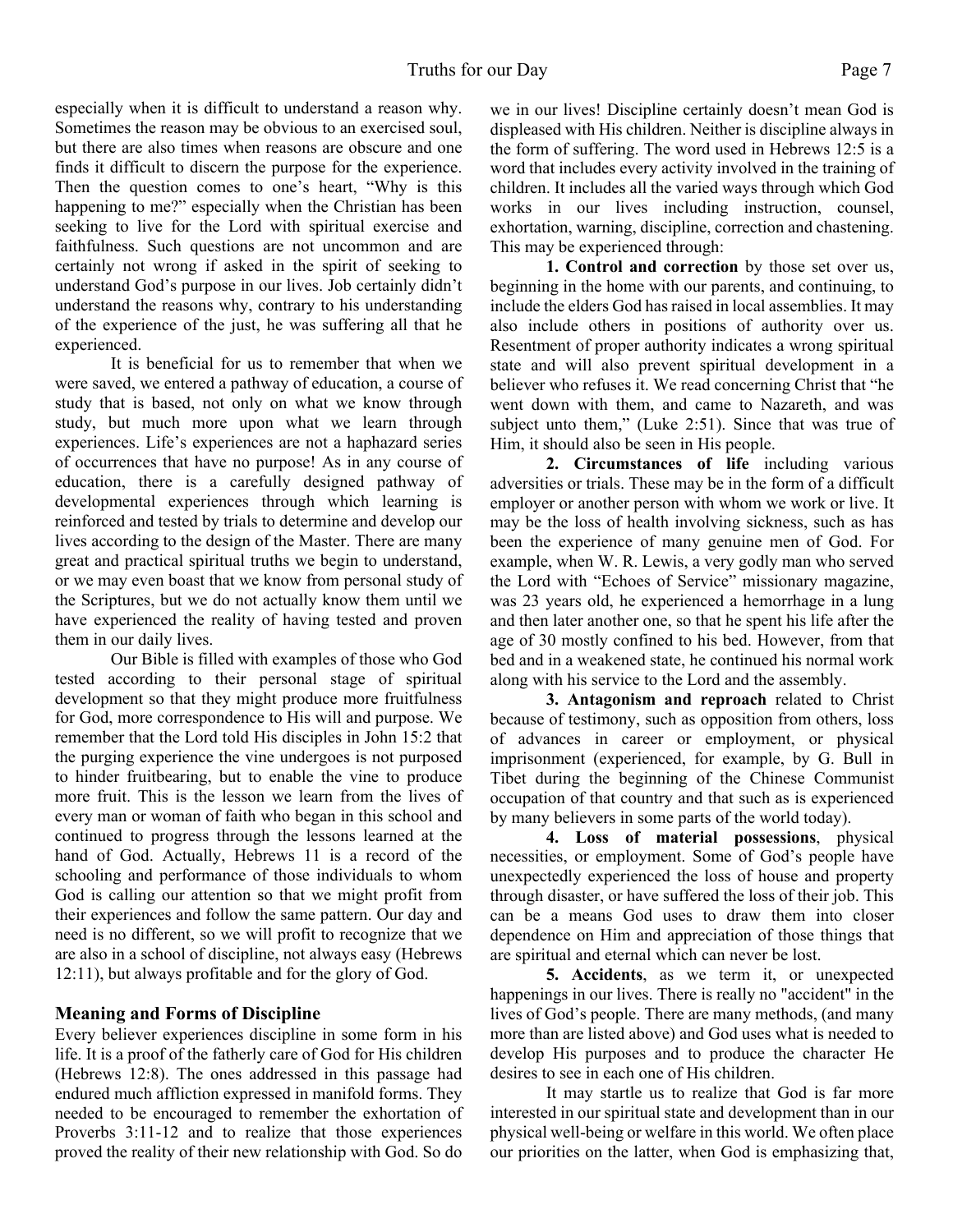at all costs, His desire is to see us progress spiritually. In order to accomplish this goal, He may touch every physical aspect of our lives.

*(To be continued)*

## **Holy Results of Heavenly Blessing: The Christian Home**

*H. C. G. Moule* on Eph. 5: 22 – Eph. 6: 4

Here is a subject as pregnant and far-reaching as it is in<br>itself beautiful—the Christian Home. It is not too  $\mathbf{\Gamma}$  ere is a subject as pregnant and far-reaching as it is in much to say that the perfecting of Home is the masterpiece of the Gospel, in its work of social blessing. Nothing on earth is so beautiful as a perfect home; and it takes the Name of Christ and the grace of His Spirit to produce the full phenomenon. And then, where the home is really perfect, it is beautiful with a beauty which must diffuse itself in good around. For home is the school of mutual unselfishness and duty, where love is continually learning its true work, namely, the finding its happiness in the felicity of another. And such a school cannot but send its scholars forth, in one way or another, to practice the blessed art outside the doors; carrying on the campaign of love extended from that happy base. The home where the Lord reigns is "a watered garden," fresh, fragrant, and in order. It is also "a spring of water, whose waters fail not," making glad the region around it (Jeremiah 31: 12), which needs so sorely the gracious stream.

It is with the deepest reason then that the closing paragraphs of an Epistle like this are devoted in so large a measure to domestic life. At the first glance there is a surprise about it, a sort of anticlimax. The Epistle, as we certainly do not need at this stage to prove, is concerned, in an almost unique degree among the Epistles, first with the most transcendent aspects of Redemption, as it is seen to be the eternal purpose of the Infinite Mind, and then with its largest and most comprehensive sphere of realization, in a Church which is "the fulness of Him who filleth all in all." The first three chapters are exclusively devoted to such great aspects of the faith and of the life of Christians. What shall be the climax of such a message? Shall it not be that unfathomable future where "God shall be all in all"? Shall we not be directed towards the light of eternal fulfillments, and in it see everything absorbed, as it were, and blended into the one prospect of the final state, almost losing, in the vision of the glory of the Throne, all distinct sight even of the multitude that loves, worships, and serves around it? Instead of such sublime exaltations of prospect, we have here as a fact just the persons and relations of a little circle within the doors and walls of an Asian dwelling-place. Even the city around it, Ephesus, Smyrna, Hierapolis, is left unmentioned, almost unthought of. The home is for the moment everything; as much as if the whole earth had for its population just one domestic group, and all human duty and all human hope were lodged there, and there alone.

Yet this paradox is the truest issue of the glorious antecedent passages. For this home circle is the genuine and abiding unit of human society. And the Gospel, in all its depth and wonder, as well as in its simplicity and tenderness, brings to man a salvation whose blessings can only be fully realized in social human life. So the glorious rays of the eternal Purpose, and the achieved Redemption, and the Sealing by the Spirit, and the Life of the Head in the Body, are all focused from above upon this one spot, that we may see them in their fruits just where those fruits shall best be generated and developed, for the delight of God and man. If we see the process in its lovely efficacy *there,* we have the true pledge that it can yet be efficacious everywhere, in all the true relations of human existence upon earth, in which man is training for his final and endless life in "the Father's House," which is also "the Holy City."

This aspect of the matter will be brought before us in a way as tender as it is sublime, in the paragraph we are about to translate. The immediate subject is the married state, man and wife in their Christian relation, in a human home as unfigurative as possible; in Ephesus, in London. But so is the transcendent truth of the Heavenly Wedlock woven into the whole texture of the passage that the expositor turns to these sentences almost as much for his doctrine of the relation of the Church to Christ as for his account of how husband should think of wife and wife of husband in a mortal home. And why? Not by any accident or arbitrary juxtaposition of subjects, but by a holy law of truth and thought. How *are* those conjugal partners to think of one another in their home-life, day by day? With all possible practicality of considerateness, with all cordial devotion of human affection, with a recollected attention to one another which will regulate their intercourse of word and conduct far more minutely than the longest code of rules could do. Most true; but that is not the whole of the matter. This attention, affection, watchful consideration, this mutual loyalty and love, is to be perfectly human; but also, if it is as it should be for *Christians,* it is to be inspired by what is perfectly divine. The two persons are genuine man and woman, in an entirely human home-life; no pagan pair can be more so. But their entire humanity is entirely joined to the Lord their Head, in that mighty union which His Body, the true Church, has with Him, and which every member of it has with Him, and through Him with all the others. They are each, and both, in Christ. They can never therefore think quite truly or fully of one another apart from that wonderful position and condition. So the illustration—backward and forward—of their married state by the Heavenly Wedlock, and of the Heavenly Wedlock by their married state, is not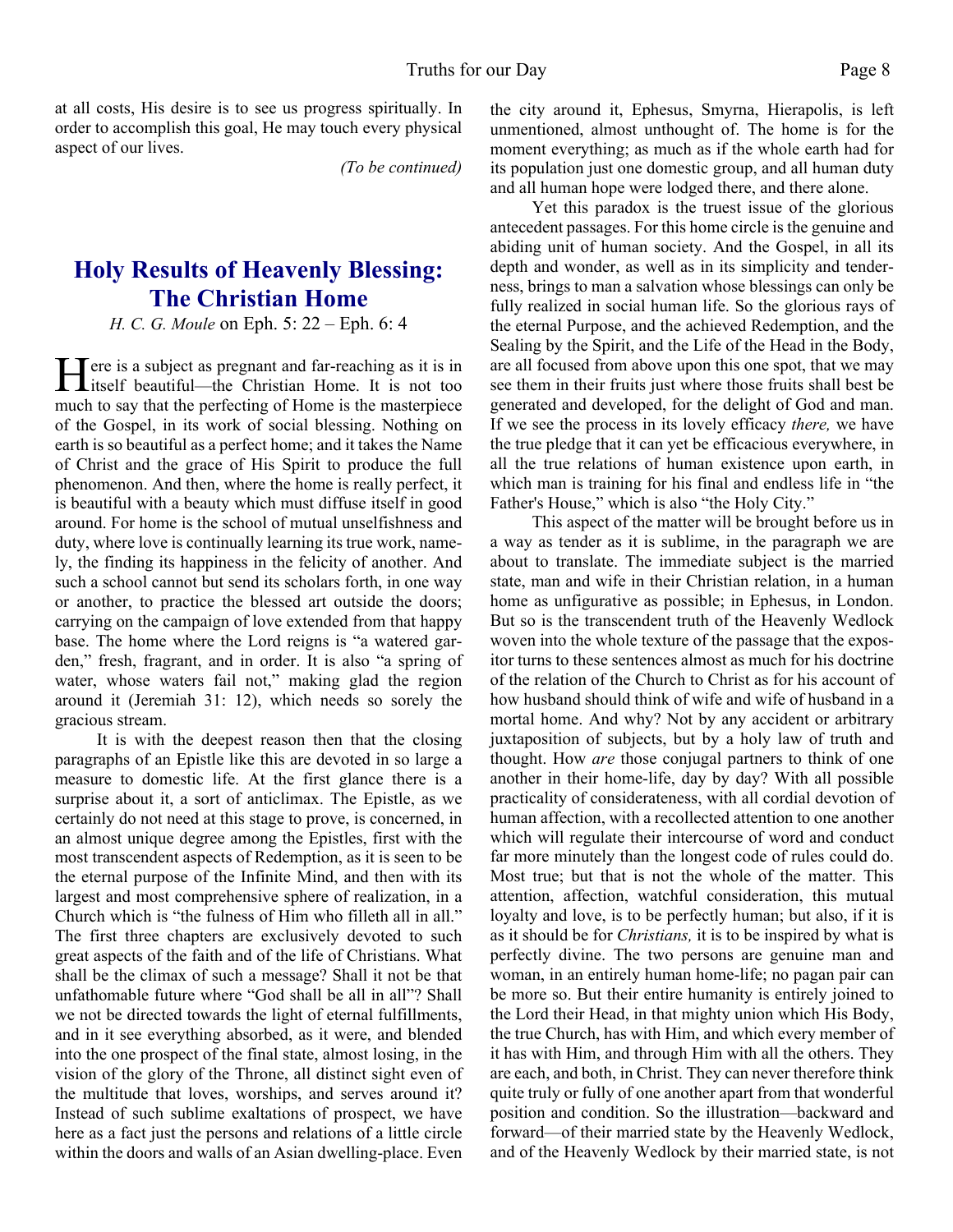an accidental thing; it is of the essence of the facts. The life of holy matrimony, and so the life of the home which is its outcome, is raised to its ideal, to its truth, not only by general religious considerations but by the profound and special relation to it of that very mystery of the Eternal Purpose of which the earlier passages of the Epistle were so full, the relation of the glorified Lord to the Company of His Saints.

Pregnant indeed is the passage, thus regarded. And never more than in our time did its sacred lessons touch the very point. Home, that word so dear for long generations to our English race, is still, God be praised, a mighty factor in our modern life. But, like everything else established among men, it is assailed, and from many sides, and not without visible dangers and losses. The stress and also the manifold dissipations of life in our day, when artificial conditions affect more and more what we do, are both alike unfavorable to the full strength and life of the home. Too often parents are too hurried to be parental, and even children are too hurried to be filial. Sometimes it is the labor of actual toil, in handicraft or profession, sometimes the labor of over-wrought school-competition, hardening and hurrying the young existence, to its lasting loss; sometimes it is the toil and service of what is known as pleasure. By one means or another innumerable homes are not what their predecessors were; the world's loud and open life has thrust the door ajar, and stands inside it, before the time. What is the best antidote, the true succor, for the true preservation or restoration of this inestimable thing, God's own primeval gift, man's Home? It is the recollection and use of the glorious Christian principle of its life. It is the old, eternal story of the Lord Jesus Christ's relation to home. We Christian parents must solemnly remember again before God that our union is the holy counterpart to the Heavenly Wedlock, which is to govern its action and experience every day. Then we shall be the better able, by word and very far more by life, life lived in the keen sight of our sons and daughters, to hold home in a true unity together, till it is diffused to reproduce itself in other homes, knit together by the same invisible but mighty bond.

#### *As for me and my house, we will serve the Lord.* Joshua 24:15

The Christian Husband and the Christian Wife stand now before us; two noble portraits, making one. We contemplate them again, one in their absolute mutual loyalty and love, one, in a sense as deep and sacred as it is warm with affections created by Him who is Love itself, holy and everlasting. We see them "devoted" to each other, each in the respective conjugal position. We see that heart "devotion" at once chastened, deepened, and profoundly secured by the thought all around it of the duties in whose line it moves and glows; a thought to which every true heart that knows the interior life of Christian wedlock will respond with joy. Above all, we see them walking along their one path, "one soul in two bodies," as those who see upon that path, at every step, in all its relations, its duties, its sorrows and its joys, a glory shed from the "great mystery" of the Heavenly Wedlock which has joined them each to the Eternal Bridegroom. Yes, upon their common domestic duties, the affairs of the household in its most prosaic aspect, a radiance falls, elevating, purifying, gladdening, hallowing, from very far aloft, even from where there shines

> "A light upon the shining sea, The Bridegroom with His Bride."

It is good for the soul to gaze upon this portrait; it is good for the whole human heart. For it all illustrates the power of the spiritual Gospel to act with full benignant force upon the social life of man. It has sometimes been thrown as a reproach upon the advocates or ambassadors of that Gospel that they have occupied themselves too much with the message of personal salvation and too little, or not at all, with the salvation (so to speak) of society. Let them not be afraid of that reproach if it only means that they have firmly refused to forget that their first and vital message is to the fallen and sinful soul of man; "Be reconciled to God." They do well to resolve never to let this be exchanged for any programs and enterprises of social reform and amendment which at all ignore man's sin and scarcely contemplate his immortality as a practical prospect in the matter. But let them take good heed to the criticism if it means that they have not diligently drawn social inferences out of personal salvation, perpetually reminding those who have believed that they are "saved to serve," and that out of that fact flows a whole life of social usefulness as the Redeemer's will for His redeemed. Let them resolve, if need be, that if they have neglected this vast side of their work they will do so no more. And, if they would go the right way to work, let them, in a sense most particular and definite, "begin at Home." Make the Christian feel that the inmost and most heavenly truths of his wonderful personal salvation bear direct and full upon his life at home, upon his married character and conduct, and you will have taken a long step towards the leavening of all social relations, so far as that individual can in the least touch them, with the power of Christ.

As we pass on, let us note in this portrait of a Christian married pair what may escape our notice as a distinctive trait. I mean, the simple injunction to the man to love his wife. Few of us, perhaps, realize how remote—at least how separable—from the pagan idea of marriage was the idea of love. There would be love of brother and sister, of parent and child; there would be the passion of lovers, alas how often quite apart from the restraints of the law of virtue. But marriage was essentially a matter of arrangement, contract, convention. It was a necessity of human society. It was the required antecedent to the succession of